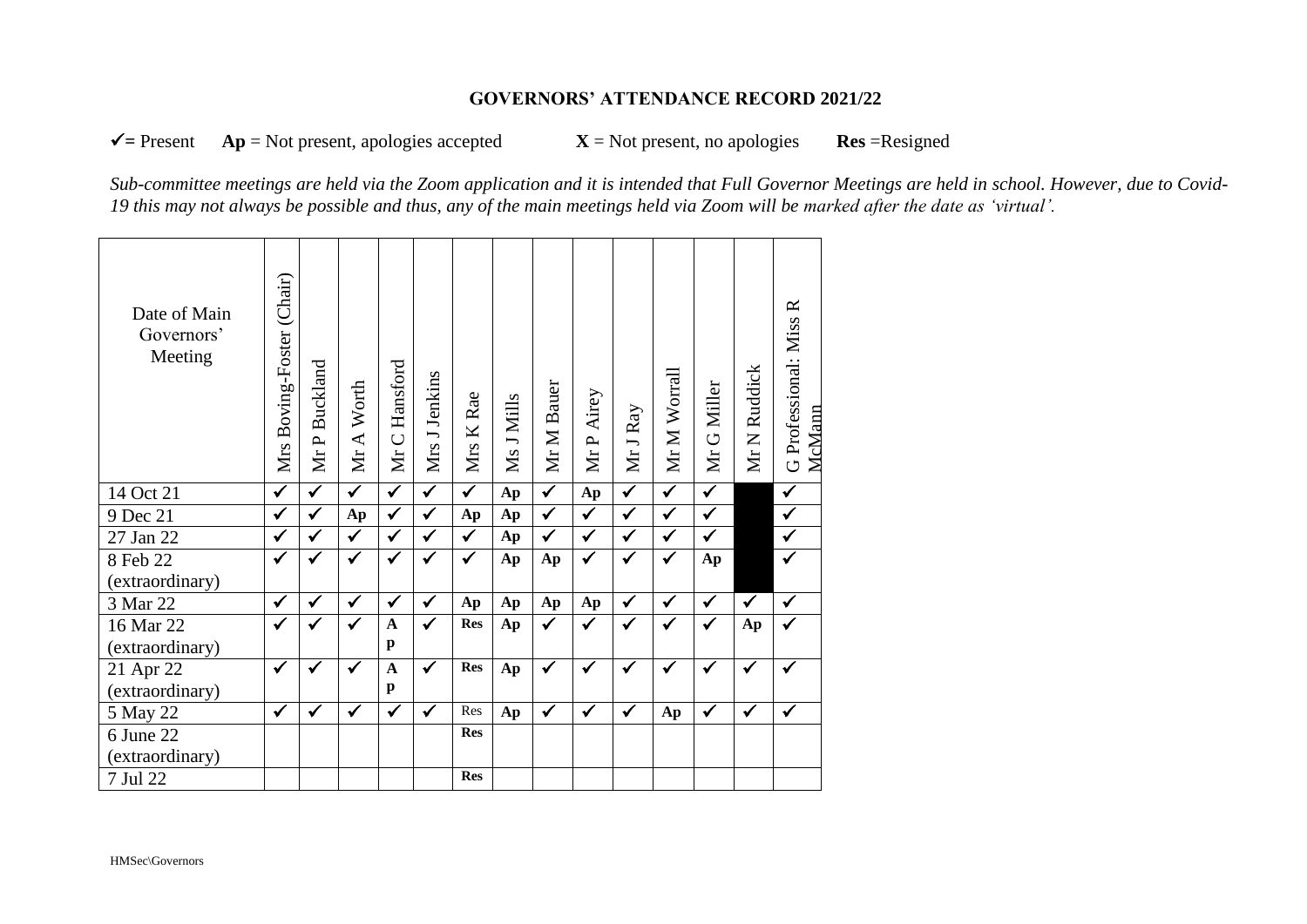| Date of E & S<br>Meetings | Hansford (Chair)<br>$\cup$<br>Mr | Mr P Buckland | Worth<br>$\blacktriangleleft$<br>Йr | Ms J Mills | Boving-Foster<br>$\vdash$<br>Mrs | Mrs Jean Jenkins | Mr M Bauer | Mr M Worrall | Ruddick<br>Mr N | $\approx$<br>G Professional: Miss<br>McMann |
|---------------------------|----------------------------------|---------------|-------------------------------------|------------|----------------------------------|------------------|------------|--------------|-----------------|---------------------------------------------|
| 23 Nov 21                 | ✓                                | √             | ✔                                   | Ap         | ✔                                | ✓                | √          | ✔            |                 |                                             |
| 8 Feb 22                  | ✓                                | ✔             | ✔                                   | Ap         | ✔                                | ✔                | Ap         |              |                 |                                             |
| 21 Apr 22                 | Ap                               | ✔             | ✔                                   | Ap         | ✔                                | ✔                | Ap         | ✔            | √               |                                             |
| 14 June 22                |                                  |               |                                     |            |                                  |                  |            |              |                 |                                             |

| Date of F & P<br>Meetings | Mrs K Rae  | Mr P Buckland | Mr J Ray | Mr P Airey | Mrs T Boving-Foster | (Chair)<br>Mr M Worrall | Mr G Miller | G Professional: Miss<br>McMann<br>$\approx$ |
|---------------------------|------------|---------------|----------|------------|---------------------|-------------------------|-------------|---------------------------------------------|
| 27 Sept 21                |            | ✔             |          |            | ✔                   |                         |             |                                             |
| 15 Nov 21                 |            | ✔             | ✔        | Ap         | √                   |                         |             |                                             |
| 28 Feb 22                 | Ap         | √             |          |            | √                   | Ap                      |             |                                             |
| 25 Apr 22                 | <b>Res</b> |               |          |            | ✔                   |                         |             |                                             |
| 27 Jun 22                 | <b>Res</b> |               |          |            |                     |                         |             |                                             |

HMSec\Governors